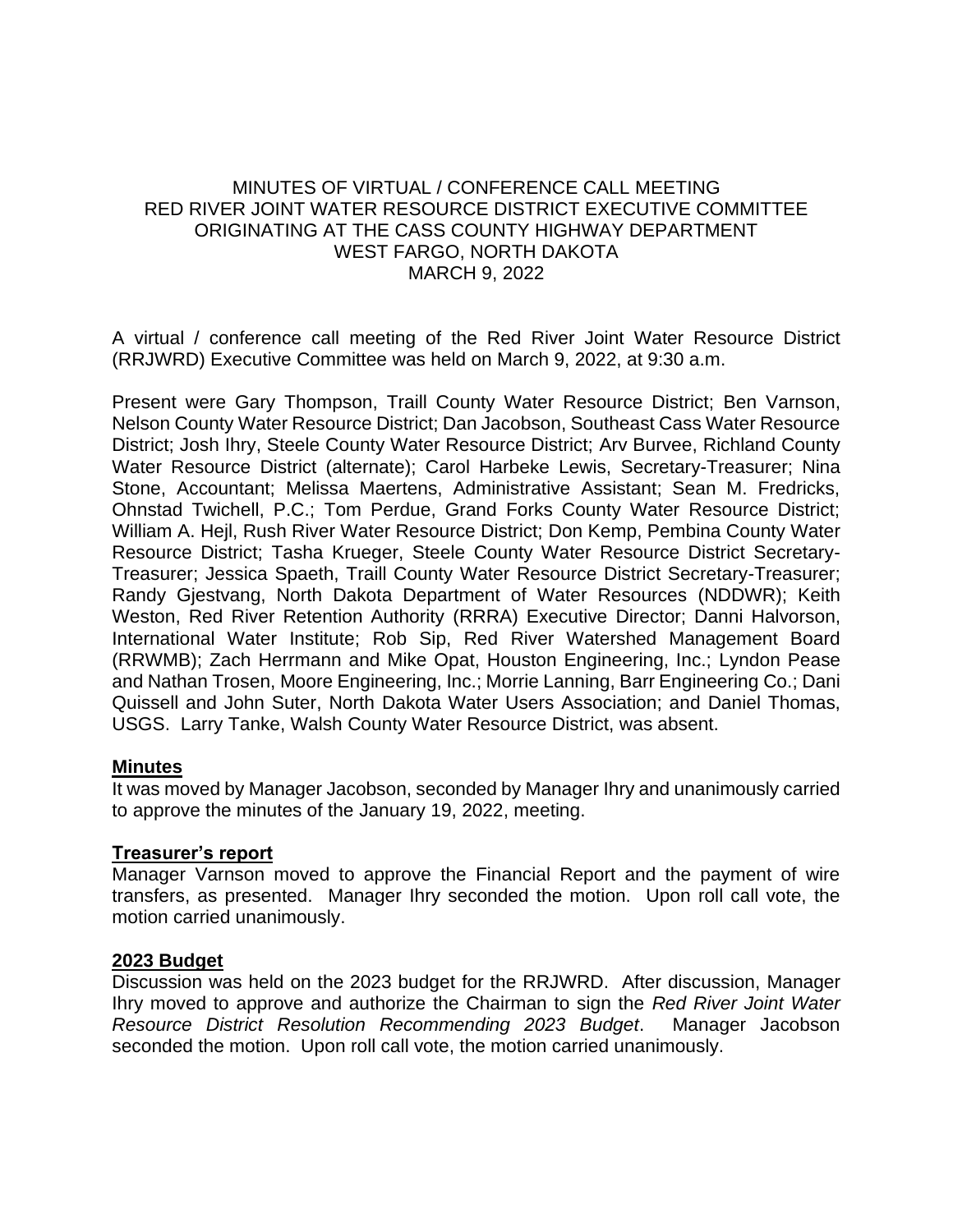## **2023 Water Development Plan**

Discussion was held on projects to submit to the NDDWR for the 2023 Water Development Plan. A motion was made by Manager Ihry and seconded by Manager Jacobson to authorize Randy Gjestvang to submit *LiDAR Tool Development – Hydro Conditioning for use in Water Delineation Tool on IWI Map Portal* to the NDDWR for the 2023 Water Development Plan. Upon roll call vote, the motion carried unanimously.

### **Border Town Access Group (BTAG) study**

Tom Perdue indicated the Border Town Access Group (BTAG) contacted him regarding a study on the Red River and into Oslo, Minnesota. Randy Gjestvang indicated the group has worked with Walsh County Water Resource District as a sponsor for a previous BTAG study. Mr. Gjestvang indicated the study does not appear to be eligible for RRJWRD cost-share funding. He said the project could be included in the NDDWR 2023 Water Development Plan with a local water resource district as the sponsor of the study, as BTAG does not have taxable authority as required to apply for State Water Commission cost-share funding.

### **Elm River Dam No. 1 and Elm River Dam No. 2 Improvements – cost-share request**

Lyndon Pease reviewed the proposed Elm River Dam No. 1 and Elm River Dam No. 2 Improvements Project. The project would address deficiencies and update the dams to bring them into compliance with the state's current design standards. Traill County Water Resource District is requesting the RRJWRD provide 90% cost-share on the non-federal, non-state share of the project. Mr. Pease indicated if the project does not go forward, the dams are more susceptible to major damage or failure during medium to large floods. The emergency spillways could experience severe erosion because of the frequency of use and depth of flow. Sean Fredricks indicated Section X of the RRJWRD *Cost-Share Policies and Procedures* states the RRJWRD may vary from its cost-share policies and procedures on an individual or case-by-case basis if deemed necessary by the RRJWRD. Randy Gjestvang stated this project is an extraordinary circumstance and he recommends approval of the cost-share request from Traill County Water Resource District.

It was moved by Manager Varnson and seconded by Manager Jacobson to recommend the RRJWRD Full Board approve the request from Traill County Water Resource District for 90% cost-share on the non-federal, non-state share regarding the Elm River Dam No. 1 and Elm River Dam No. 2 Improvements Project, not to exceed \$1,286,100. Upon roll call vote, the motion carried unanimously. The Board encouraged Traill County Water Resource District to diligently pursue an increased level of funding from the NDDWR for the project.

### **Legislative updates**

Discussion was held on legislative updates regarding water resource districts. Sean Fredricks and Dani Quissell updated the Board on the SB 2208 interim study.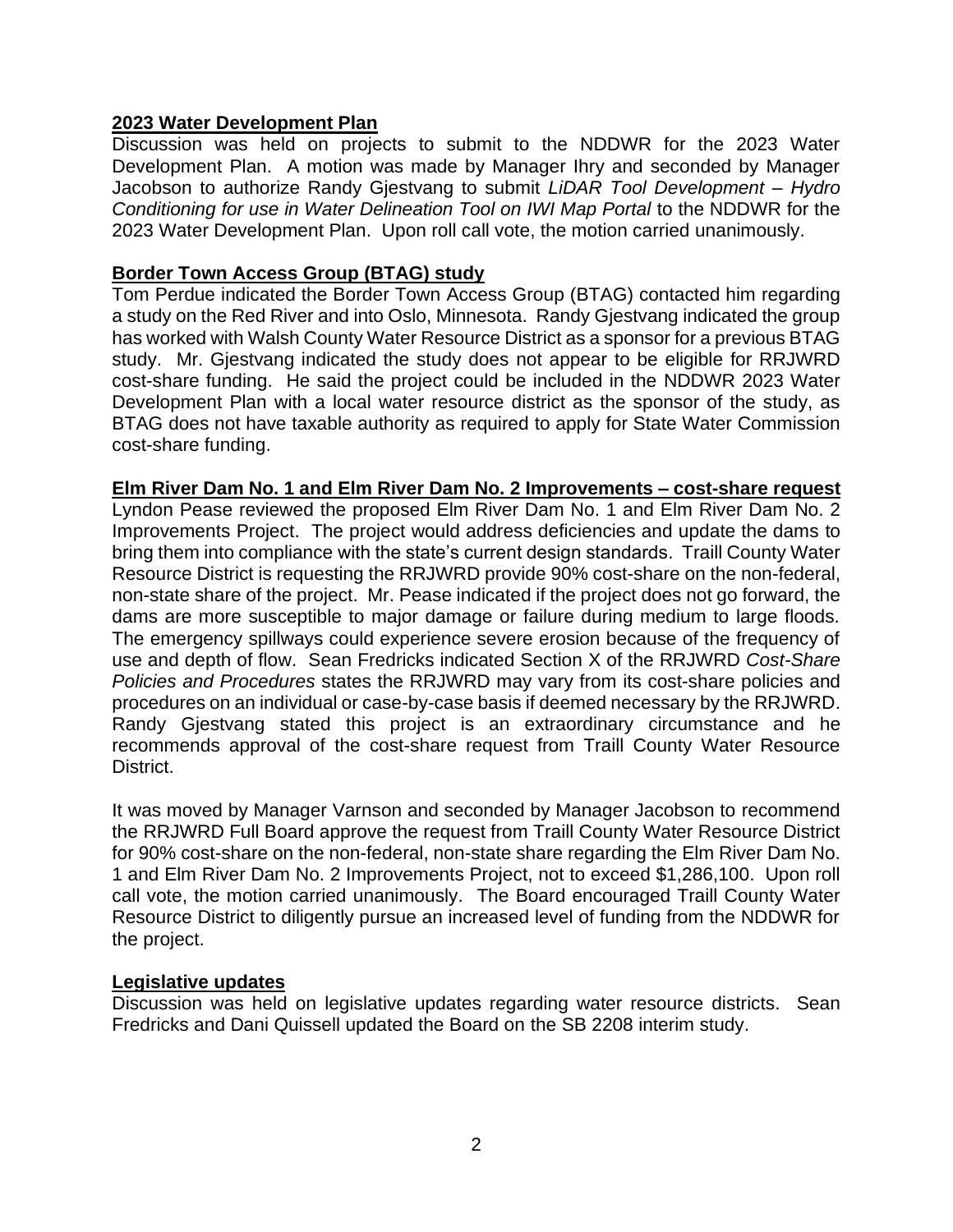## **Basin Wide Funding Plan**

Zach Hermann updated the Board on a potential pilot project for funding water conveyance projects in the Red River Basin through the RRJWRD. Mr. Herrmann outlined the proposed steps to continue development of the Basin Wide Funding Plan. The first step is to survey member water resource districts to identify upcoming water conveyance projects in the Red River Basin and associated project costs and schedules. The information requested will be similar in nature to information requested by the NDDWR for the 2023 Water Development Plan. Mr. Hermann noted the project surveys regarding the Basin Wide Funding Plan will be due in May with a completed Plan estimated for 2023.

# **RRWMB report**

Rob Sip reported on recent activities of the RRWMB. The aerial portion of the LiDAR collect in Minnesota is complete and the RRWMB is in the process of testing the data in two watersheds. Once testing is complete, the data will be used by the IWI to create LiDAR-derived products. Mr. Sip reported on legislative updates regarding the RRWMB. The RRWMB annual conference with the Minnesota Flood Damage Reduction Workgroup is scheduled for March 22 and 23 in Moorhead, Minnesota. Everyone is welcome to attend the in-person event.

# **Metro Flood Diversion Project report**

Manager Jacobson updated the Board on the Metro Flood Diversion Project. The Corps of Engineers is on or ahead of schedule on the components of the Metro Flood Diversion Project that they are constructing. Manager Jacobson stated the Public-Private Partnership developer is preparing to begin work later this year on the Diversion Channel and Associated Infrastructure of the Metro Flood Diversion Project. Cass County Joint Water Resource District continues to acquire property rights necessary for the project, including flowage easements.

## **IWI report**

Danni Halvorson reported on recent projects and activities of the IWI. IWI is working to secure funding through the North Dakota Department of Environmental Quality for the River of Dreams program and the RRJWRD is the matching local sponsor for the project. The annual River Watch Forum will be held on March 30, 2022, at the Alerus Center and will be an in-person event. There are over 250 students registered for the event and the RRJWRD is being asked to select and present the Managers Choice award for the event. Manager Ihry indicated he will attend the event on behalf of the RRJWRD to present the award. The Board directed Keith Weston to select the winner of the award prior to the River Watch Forum event.

# **Red River Basin Commission (RRBC) report**

Manager Jacobson briefly reported on recent projects and activities of the RRBC including an upcoming tour of the Netley Marsh project in June and efforts to coordinate the bathymetry collection of the Red River mainstem from the South Dakota border to the Canadian border.